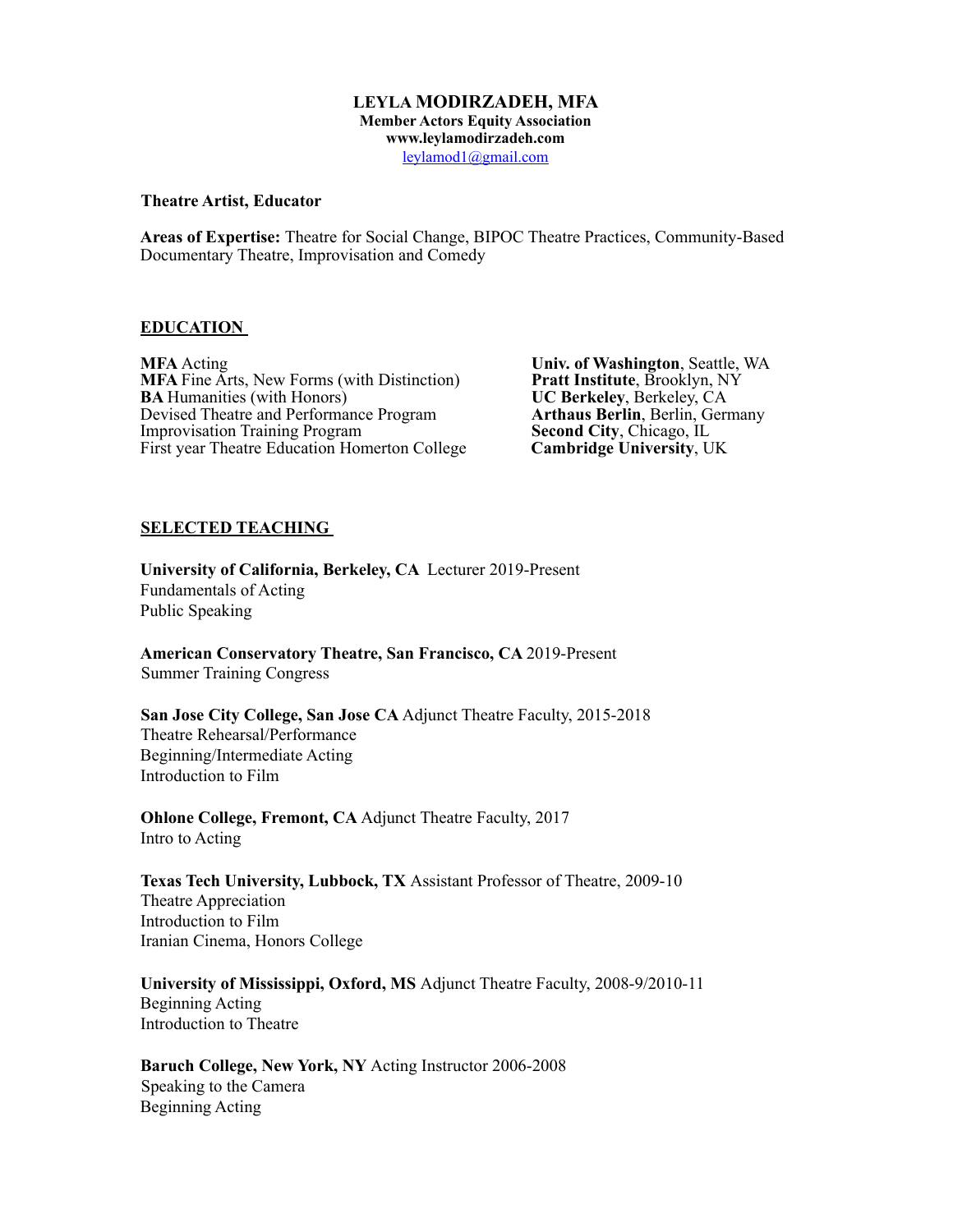# **DIRECTING**

*(M)others*, Hammer Theatre, San Jose State University 2018 *Too Much Light Makes the Baby Go Blind*, San Jose City College 2018 *Hot Mess*, San Jose City College 2017 *The Overcoat*, San Jose City College 2016 *Love and Information*, San Jose City College 2015 *No Exit*, Powerhouse Theatre, Oxford, MS 2015 *Secret Histories: Oxford*, Powerhouse Theatre, Oxford, MS 2008 *Undesirable Elements,* Lincoln Center Institute, NYC (with Ping Chong) 2006 *Journeys Abroad, Journeys Within*, Lincoln Center Institute, NYC (with Ping Chong) 2005

# **ORIGINAL SOLO PERFORMANCES**

*Together Tea,* San Francisco State University, CA 2019 *Together Tea*, UC Irvine, CA 2018 *Together Tea*, San Jose State University, CA 2016 *Lubbock or Leave It!,* Golden Thread Theatre, San Francisco, CA 2013 *Lubbock or Leave It!*, Dixon Place NYC 2012 *Lubbock or Leave It!,* HERE Space, NYC 2012 *The Scars at Night are Big and Bright*, 59th St. Bridge Theatre, NYC 2012

## **SELECTED PROFESSIONAL ACTING**

**La Mama ETC, NYC**: *Undesirable Elements*, Ping Chong, director **Tours: France, Italy, US**: *Undesirable Elements*, Ping Chong and Co., Talvin Wilks, director **Noor Theatre, New York Theatre Workshop, NYC**: *Gordafarid*, Pirronne Yousefzadeh, dir. **Kennedy Center, DC**: *Tales of Cathay*, Ping Chong, director **A Contemporary Theatre, Seattle**: *A Christmas Carol* [Belle] Lori Larson, director **A Contemporary Theatre, Seattle**: *Face to Face*, Steve Alter, director **The Group Theatre, Seattle**: *La Bete* [Dorine] Tim Bond, director **The Group Theatre, Seattle**: *Undesirable Elements*, Ping Chong, director **The Group Theatre, Seattle**: *Roosters* [Angela] Laura Esparza, director **Laughing Horse Theatre, WA**: *Rashomon* [Rashomon] Rita Giomi, director **Laughing Horse Theatre, WA**: *Lend Me a Tenor* [Maria] Jack Booch, director **Laughing Horse Theatre, WA**: *An Act of the Imagination* [Brenda] John Kretzu, director **Wisdom Bridge Theatre, Chicago**: *The Immigrant* [Leah], Doug Finlayson, director

## **WORKSHOPS LED**

**Interdisciplinary Collaborative Arts Workshop**  Tisch School of the Arts, Undergraduate, New York University, NYC 2019 **Commedia Dell'Arte Summer Workshop**  La Macchina Fissa, Mantua, Italy 2018 **Performance and Immigration**  Immigration Theatre Institute, San Jose State University, San Jose, CA 2016 **Documentary Theatre Workshop** Summer Workshop for Educators, Lincoln Center Institute, New York 2007